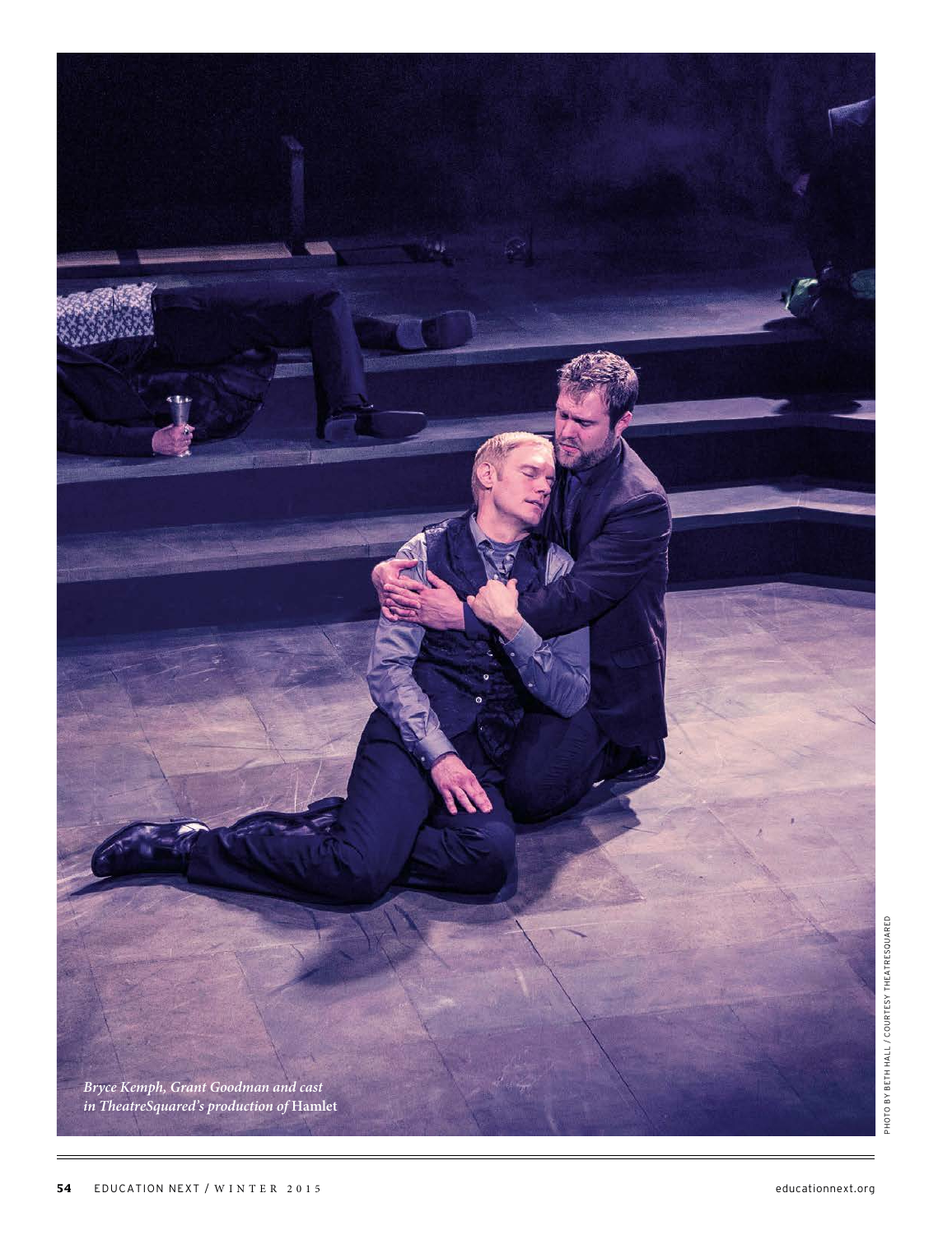# LEARNING FROM LIVE THEATER

Students realize gains in knowledge, tolerance, and more

**AS SCHOOLS NARROW THEIR FOCUS** on improving performance on math and reading standardized tests, they have greater difficulty justifying taking students out of the classroom for experiences that are not related to improving those test scores. Schools are either attending fewer field trips or shifting toward field trips to places they know students already enjoy. When testing is over, schools are often inclined to take students on "reward" field trips to places like amusement parks, bowling alleys, and movie theaters.

The nature of culturally enriching field trips is that they are often to places that students don't yet know they might enjoy. In a previous study, we examined the impact of field trips to an art museum. We found significant benefits in the form of knowledge, future cultural consumption, tolerance, historical empathy, and critical thinking for students assigned by lottery to visit Crystal Bridges Museum of American Art (see "The Educational Value of Field Trips," research, Winter 2014). In the current study, we examine the impact of assigning student groups by lottery to see high-quality theater productions of Hamlet or A Christmas Carol. This is the first randomized experiment to discover what students get out of seeing live theater. Our results are generally similar to those found in the previous study. Culturally enriching field trips have significant educational benefits for students whether they are to see an art museum or live theater. Among students assigned by lottery to see live theater, we find enhanced knowledge of the plot and vocabulary in those plays, greater tolerance, and improved ability to read the emotions of others.

Our goal in pursuing research on the effects of culturally enriching field trips is to broaden the types of measures that education researchers, and in turn policymakers and practitioners, consider when judging the educational success or failure of schools. It requires significantly greater effort to collect new measures than to rely solely on state-provided math and reading tests, but we believe that this effort is worthwhile. By broadening the measures used to assess educational outcomes, we can also learn what role, if any, cultural institutions may play in producing those outcomes.

by JAY P. GREENE, COLLIN HITT, ANNE KRAYBILL, AND CARI A. BOGULSKI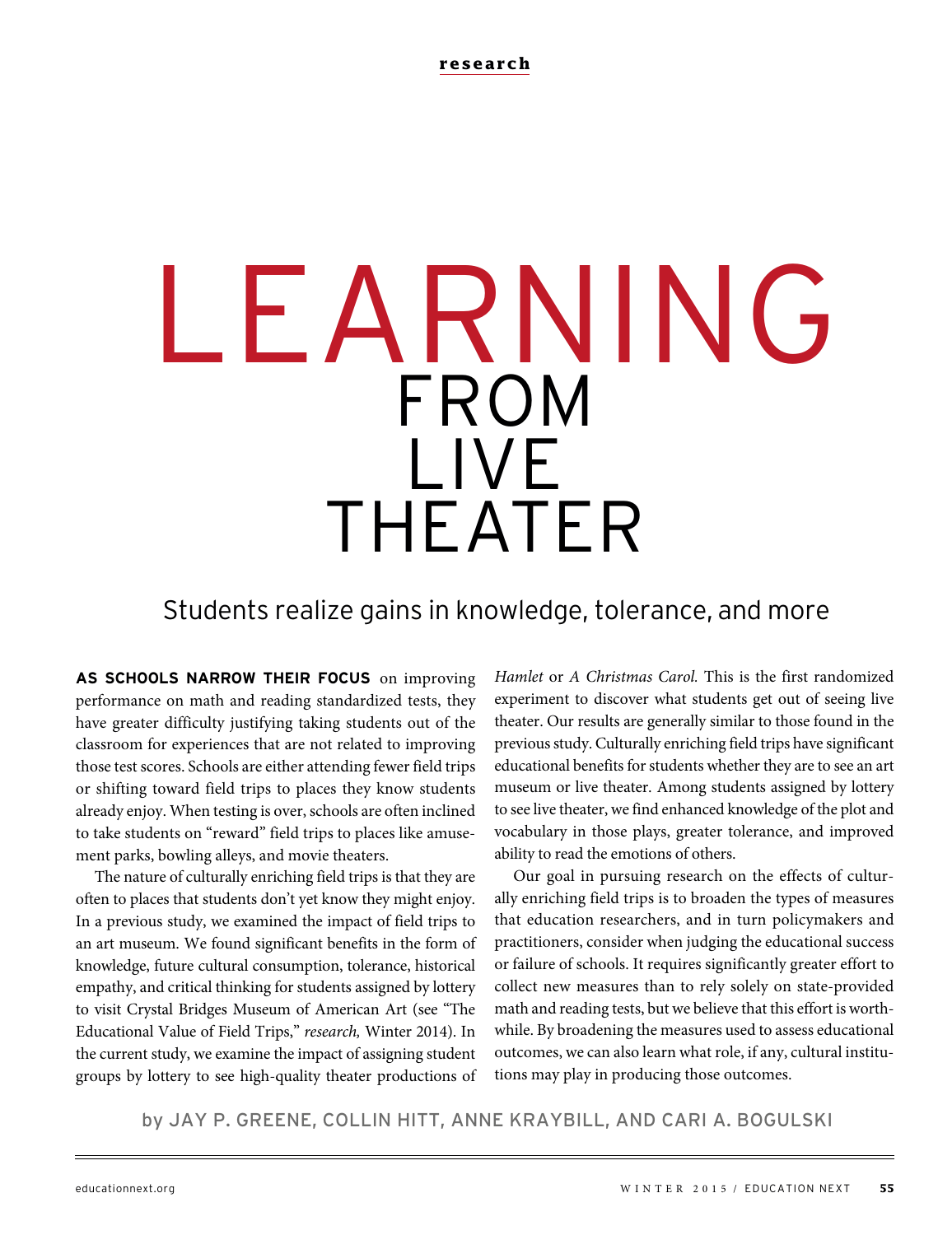#### **Research Design**

The opportunity to study the effects on students of seeing live theater arose as part of a collaboration with TheatreSquared, an award-winning professional theater in Fayetteville, Arkansas. TheatreSquared agreed to add matinee performances of A Christmas Carol and Hamlet, and school groups in grades 7 through 12 were offered the opportunity to receive free tickets to one of those performances. A total of 49 school groups, with 670 students, completed the application process and participated in the study. Twenty-four of those groups applied to see A Christmas Carol, and 25 applied to see Hamlet. Applicants were organized into 24 matched groupings based on their similarity in terms of grade level, demographics, and whether they comprised a drama, English, or some other type of class.

Simon Baron-Cohen and his colleagues as a tool for studying theory of mind, particularly for people with autism. It is now widely used by researchers interested in studying theory of mind and empathy for people developing typically, as well as for those with autism. Researchers using RMET have found that reading literary fiction or engaging in theatrical role-playing enhances people's ability to read the emotions of others. We suspected that watching live theater might have a similar effect and decided to include RMET in our survey. The version of RMET we employed was developed for use with adolescents and has 28 photographs cropped to show only people's eyes. Subjects are asked to pick one of four words that best describes what the photographed person is thinking or feeling.

All of the scales used to measure student knowledge about

Lotteries were held within each of those matched groupings to determine which groups would receive the free tickets to see a play and which would serve as the control group. A total of 22 school groups attended one of the performances, and 27 were in the control group. As one would hope from a lottery-based research design, the resulting treatment- and control-group students are generally alike in terms of gender, race, and the grade in which they are enrolled.

During the winter and spring of the 2013–14 school year, surveys were administered by members of the research team to 330 treatment- and 340 controlgroup students. The information was collected from each matched grouping on average 47 days after the treatment students in that

matched grouping saw the play. Of the students who completed the consent forms necessary to participate in the study, we collected surveys from 78 percent in the treatment group and from 79 percent of students in the control group.

The survey collected background information on students as well as a number of important outcomes. Each survey contained a series of items to assess student knowledge of the plot and vocabulary used in the plays. There were also several items to measure student tolerance as well as student interest in viewing and participating in live theater.

We also employed a measure known as the Reading the Mind in the Eyes Test (RMET), which captures the ability to infer what other people are thinking or feeling by looking at their eyes. The test was developed by British psychologist



the plays, tolerance, ability to read the emotions of others, as well as interest in watching or participating in live theater, are either established or were validated with conventional tests of scale construction. All of the results reported below are based on analyses that control for student grade level, gender, and minority status, and compare students only within each matched grouping, while taking into account the fact that students within a given group are likely to be similar in ways that we are unable to observe.

## **Knowledge**

Among students who are assigned by lottery to see live theater, knowledge of the plots of those plays as well as the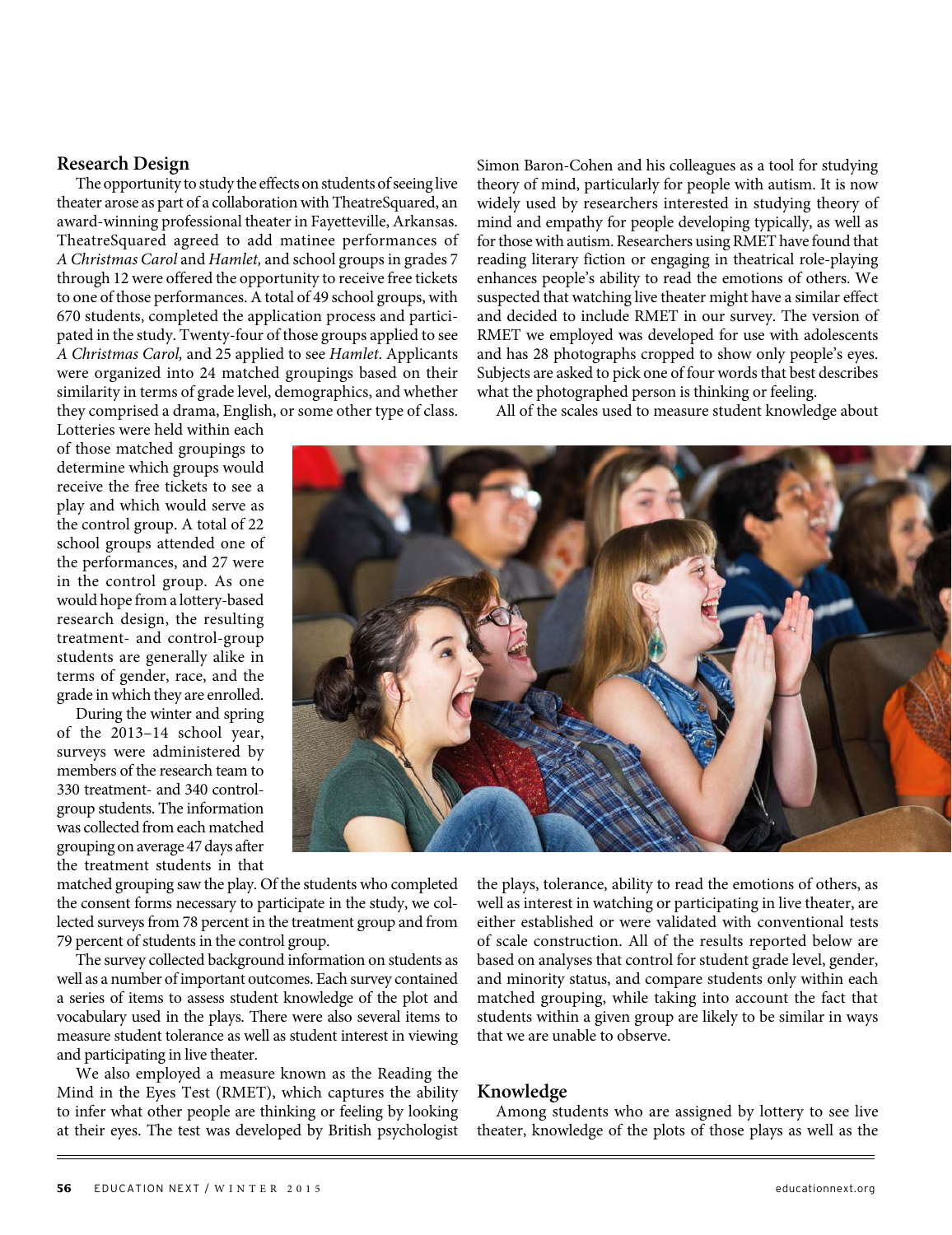# **research** LIVE THEATER GREENE ET AL.

vocabulary used in those productions is significantly enhanced, above and beyond what they learn by reading those works or by seeing film versions (see Figure 1).

For each play we asked students six questions about the plot and five questions about the vocabulary used. We combined those 11 items into a single scale measuring a student's knowledge of the plays. Students assigned by lottery to see the live productions improved their knowledge of those plays by 63 percent of a standard deviation, a dramatic increase.

It may be easier for readers to grasp the nature and magnitude of this knowledge result by describing some of the changes produced on some of the individual plot and vocabulary questions we asked. For example, we asked Hamlet students, "Who are Rosencrantz and Guildenstern?" and 83

compared to 61 percent of the control group.

Even the control-group students did much better than chance in picking the correct answer out of four multiplechoice options for each question. Our sample contained a large number of drama and Advanced Placement (AP) English students, whose knowledge of the plots and vocabulary from these plays may have been relatively high even without seeing a live production. But another possible explanation for the relatively high amount of knowledge among the control group is that almost one-quarter of them had read Hamlet or A Christmas Carol or watched movie versions of those stories for school that year. An even higher rate of the treatment groups, 52 percent, reported having read or watched movies of Hamlet or A Christmas Carol for school



percent of the students who were assigned by lottery to see the play could correctly identify them as Hamlet's friends, compared to 45 percent of the control group. Of the students who saw A Christmas Carol, 88 percent could correctly identify Jacob Marley as Ebenezer Scrooge's deceased business partner, compared to 66 percent of the control group. More than 94 percent of the treatment group knew that Ophelia drowns in Hamlet, compared to 62 percent of the control group. Of those who saw A Christmas Carol, 93 percent knew that humbug meant "nonsense or a trick" compared to 62 percent of the control group, and 66 percent knew that destitute meant "very poor," compared to 50 percent of the control group. And 71 percent of students who saw Hamlet knew that idle meant "not working, active, or being used,"

that year. Teachers who knew their students would attend the play were almost twice as likely to assign students to read or watch movies to prepare for the theater field trip.

This raises the question of whether treatment-group students acquired so much knowledge about the plays because they saw the live theater performances or because they had been prepared by reading and watching movies. Of course, student groups were not randomly assigned to read or watch the movies, so we can't have the same confidence in identifying causal relationships, but we can use information about reading and watching movies to try to separate the extent to which the benefits we observed were produced by seeing a live theater production, or by having read and watched movies of those same works in school.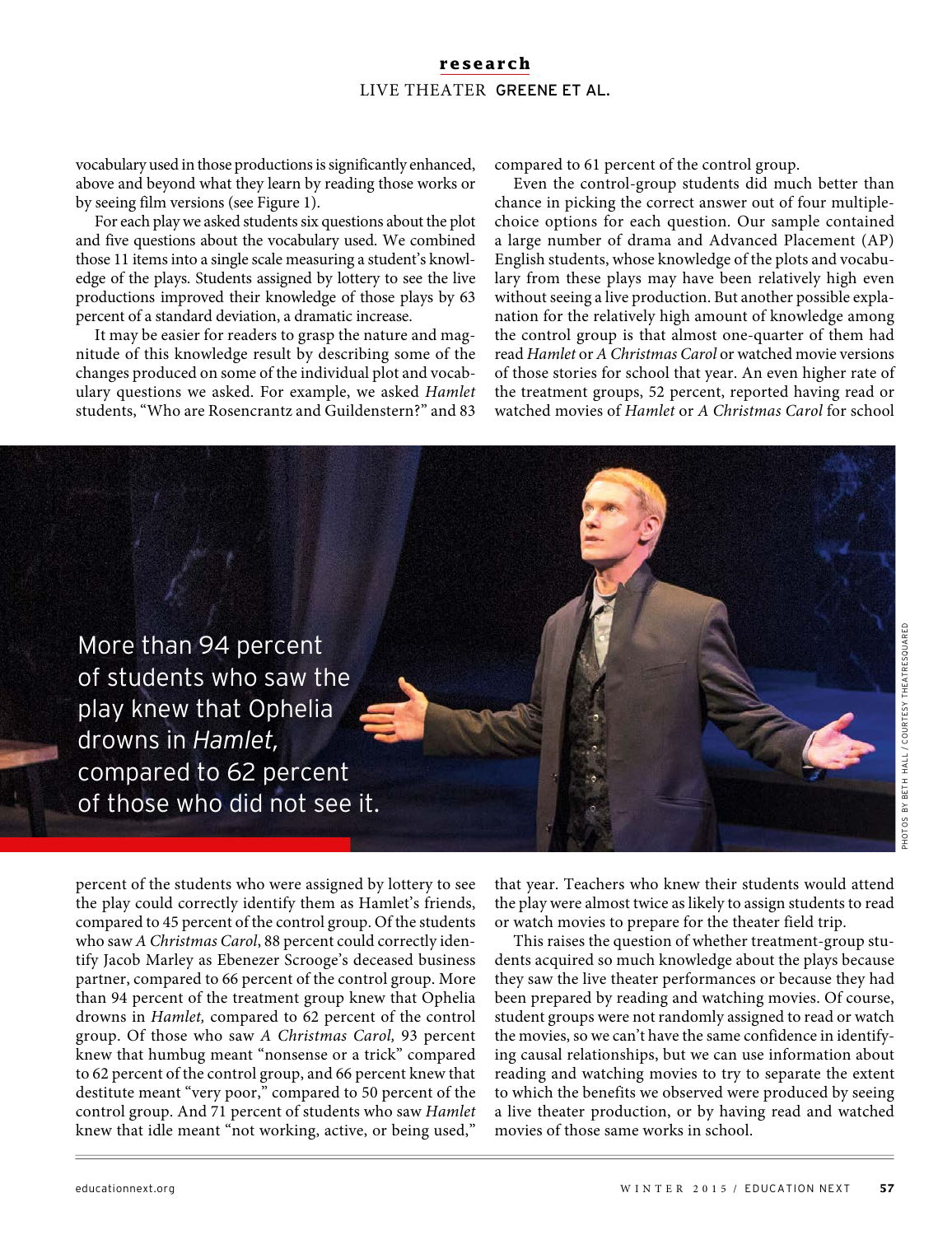It is very clear that reading or watching movies of Hamlet and A Christmas Carol cannot account for the increase in knowledge students experienced by winning the lottery to see the plays. Even when we control for watching the movie or reading the material for school, the estimated effect of winning the lottery to see the plays remains basically unchanged, producing an effect size of 58 percent of a standard deviation for the treatment group on knowledge of the plot and vocabulary of the plays. Students who were assigned to read Hamlet or A Christmas Carol did no better on tests of their knowledge of the plays than did other students. Watching the movies for school is associated with about half of the benefit (30 percent of a standard deviation) as seeing the live theater performance. If teachers want students to learn plays, it is much better for them to take students to a

live theater performance than to have them read the material or watch a movie. Plays are taught best by seeing them performed live.

## **Tolerance**

We hypothesized that culturally enriching field trips are broadening experiences that expose students to a diverse world populated with different people and ideas, making them more aware and accepting of those differences. As part of the previous study in which we randomly assigned school groups to tour an art museum on a field trip, we found a significant increase in tolerance among students who toured the museum. To test whether field trips to see live theater have a similar effect, we utilized a scale that measures tolerance of others.

Students assigned by lottery to see A Christmas Carol or Hamlet scored significantly higher on our tolerance measure than did the control-group students. The difference is a little more than one-quarter of a standard deviation (26 percent). To put this effect in context, consider that students were asked the extent to which they agreed or disagreed with the following statement: "Plays critical of America should not be allowed to be performed in our community." If students won the lottery and went on the field trip to see the plays, only 9 percent agreed that plays critical of America should be forbidden, compared to 21 percent of the control group. Students were similarly asked the extent to which they agreed or disagreed with the statement: "People who disagree with my point of view bother me." Only 22 percent of the treatment-group students agreed with that statement, compared to 30 percent of the control group.

There is something about cultural experiences that seems to promote tolerance. Is it possible that reading or watching movies of these stories account for the benefit we observed? Again, we reanalyzed our data controlling for students having been assigned to watch or read these works for school. Students who read A Christmas Carol or Hamlet for school were no more tolerant than students who had not done so, and students who watched the movies were actually somewhat less tolerant. Controlling for reading and watching movies strengthens slightly the estimated benefit of seeing live theater on tolerance to an effect of 31 percent of a standard deviation.

If it is true that seeing live theater increases tolerance, then past theater exposure should also be positively related to tolerance. We randomly assigned students to only this theater experience, not past ones, so our confidence in making any

# **Gains from Live Theater (Figure 1)**

Students who see live theater become more knowledgeable of the plot and vocabulary of the plays, more tolerant, and better able to read the emotions of others.



**Source:** Authors' calculations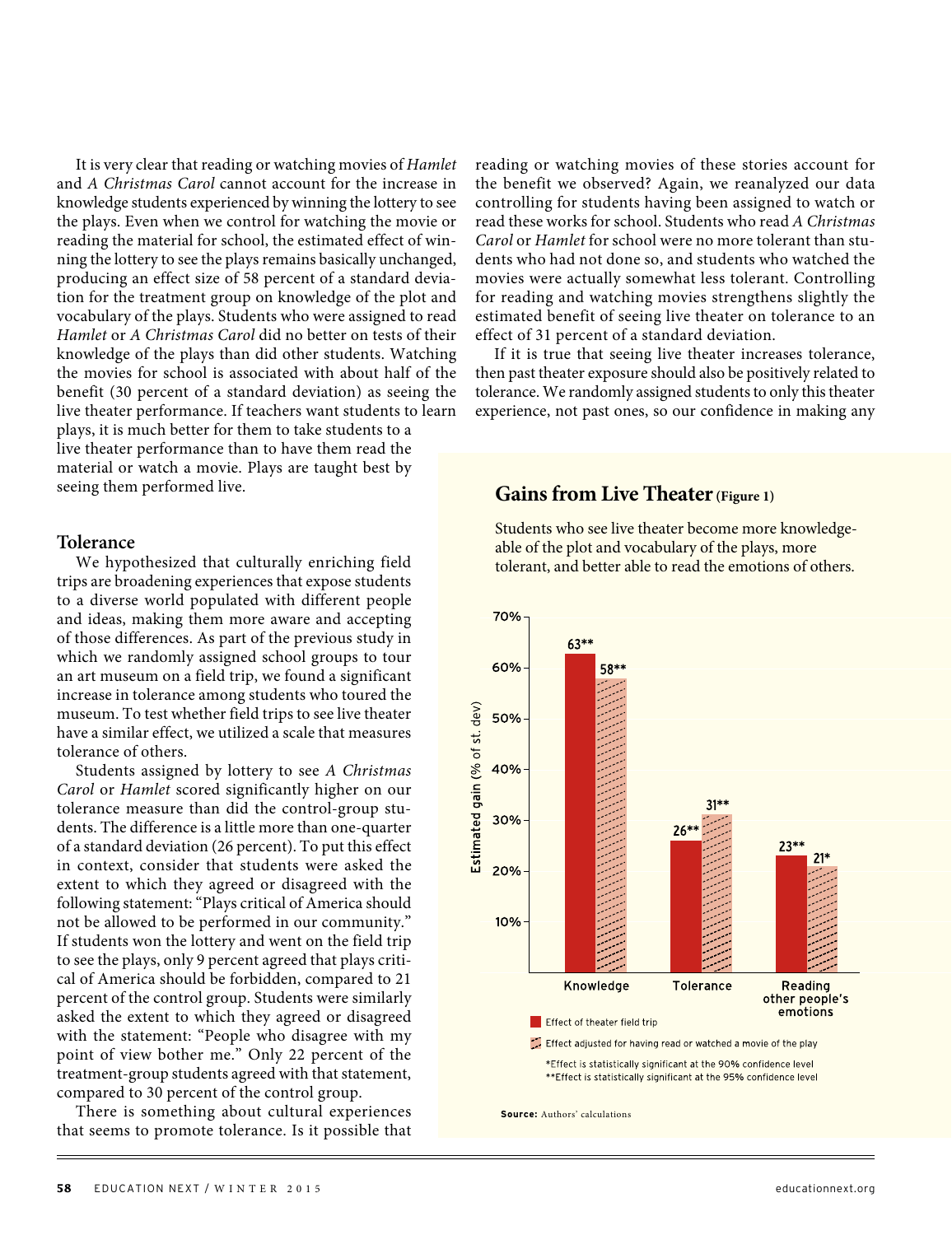# **research** LIVE THEATER GREENE ET AL.

causal claims about the effects of past experiences should be lower. Nevertheless, it would support our finding that being randomly assigned to see this show improved tolerance if past theater experiences were also positively related.

We do not have a direct measure of the cumulative exposure students have had to theater, but it is reasonable to assume that students who are more interested in live theater have also had more exposure to it. We did ask a series of items about students' interest in seeing live theater. As we discuss below, attending a play had no impact on interest in seeing live theater, so this measure is telling us about differences in students' interest in live theater independent of our experiment. When we modify our analysis to control for interest in theater, the benefit of seeing A Christmas Carol or Hamlet does not change

The intensity and immediacy of live performance appears to have conveyed the ability to recognize what other people are thinking and feeling in a way that a movie or text could not.

much (22 percent of a standard deviation), but we do find that interest in seeing theater (our proxy for past exposure) is strongly related to tolerance. A one-standard-deviation increase in theater interest is associated with an increase of 37 percent of a standard deviation in tolerance. This evidence suggests the plausibility of our finding that being randomly assigned to go on a field trip to see live theater increases tolerance. We had a similar finding in our earlier study of field trips to an art museum.

## **Reading Other People's Emotions**

Seeing live theater may be particularly beneficial in teaching students to recognize the emotions of others. Theater

> works best when the actors effectively convey to the audience what their characters are thinking and feeling. The intensity of that experience may provide the audience with practice in reading emotions that is not normally found in everyday experience. Some earlier research also suggested that literary and acting interventions are effective at increasing people's ability to read the emotions of others. We expected the same might be true of the students seeing live theater in our experiment, so we administered the youth version of the Reading the Mind in the Eyes Test (RMET).

> Students who won the lottery to go on a field trip to the theater scored significantly higher on RMET than did the control group. Even the control group scored fairly well on the test, correctly identifying the emotions portrayed in the photographs of eyes 71 percent of the time. But the students who saw A Christmas Carol or Hamlet could correctly identify emotions 73.4 percent of the time. That translates into an increase of almost one-quarter of a standard deviation (23 percent).

> Having read or watched movies of these works, in contrast, was not associated with students' ability to read the emotions of others. And adding controls for reading or watching films of these works did not substantially change the estimated effect of seeing the live performances. The intensity and immediacy of live performance appears to have conveyed this ability to recognize what other people are thinking and feeling in a way that watching a movie or reading a text could not.

> We collected the RMET measure, on average, 47 days after treatment, which suggests more than a fleeting benefit. To test whether past theater experiences are also positively related to the ability to read the emotions of others, we ran another model controlling for interest in seeing live theater as a proxy for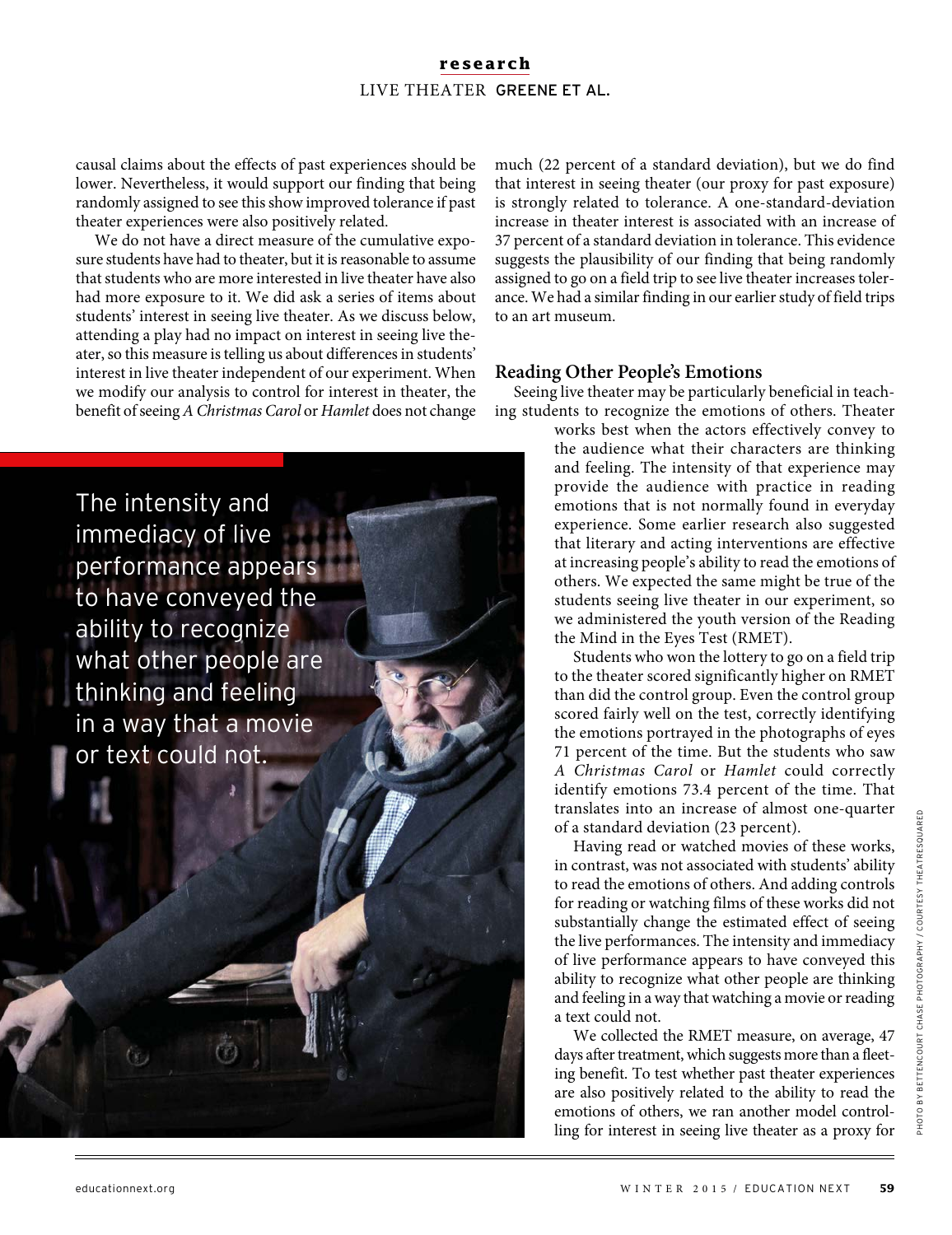the cumulative effect of past theater exposure. Doing so does not change the estimated benefit of seeing A Christmas Carol or Hamlet, but it does show that past theater experience is also significantly and positively related to the ability to read the emotions of others. A one-standard-deviation increase in interest in live theater (as a proxy for past theater exposure) is associated with an increase of 9 percent of a standard deviation in the RMET score.

While our proxy for past theater experiences was not randomly assigned and cannot be used to make causal claims, the fact that past theater is positively related to the ability to recognize emotions helps confirm the plausibility of our finding. Seeing live theater seems to teach students how to be better at reading other people's emotions, a quite useful skill.

earlier study, students who toured an art museum expressed significantly stronger interest in future museum attendance and actually returned to the museum at higher rates than did the control group. But on closer examination, the results are not actually so different. The benefit in the earlier field-trip study was concentrated in students who lacked previous cultural experiences, specifically younger, rural, minority, and low-income students as well as those who had not previously been to the art museum. More-advantaged students showed no significant benefit in the art museum study in terms of their interest in future museum consumption. The subjects in the TheatreSquared study are similar to the more-advantaged students in the art museum study. They are older, on average in 9th grade, and many were in drama or AP English classes

> Schools can draw upon the cultural institutions in their communities to assist in producing important educational outcomes.

#### **Participation and Consumption**

It is also important to note outcomes that we thought might be affected by winning the lottery to see live theater but that produced no significant effects. In particular, we suspected that seeing live theater might inspire students to become more interested in either participating in future theater productions or going to view them. We found no evidence of this. Students who saw A Christmas Carol or Hamlet were no different in their desire to participate in or view theater than those who did not see a live performance.

The lack of an effect on student interest in viewing theater differs from the findings from the art museum study. In the

(particularly for Hamlet, since that play is often read for AP English). These students already had a fairly high prior exposure to live theater, so it is possible that the marginal benefit of this one experience on interest in theater consumption is not strong enough to be detectable.

### **Limitations**

Several groups had to cancel their attendance of A Christmas Carol because their schools were closed by snowstorms on the days of the performances. In the results presented above, we have treated school closures caused